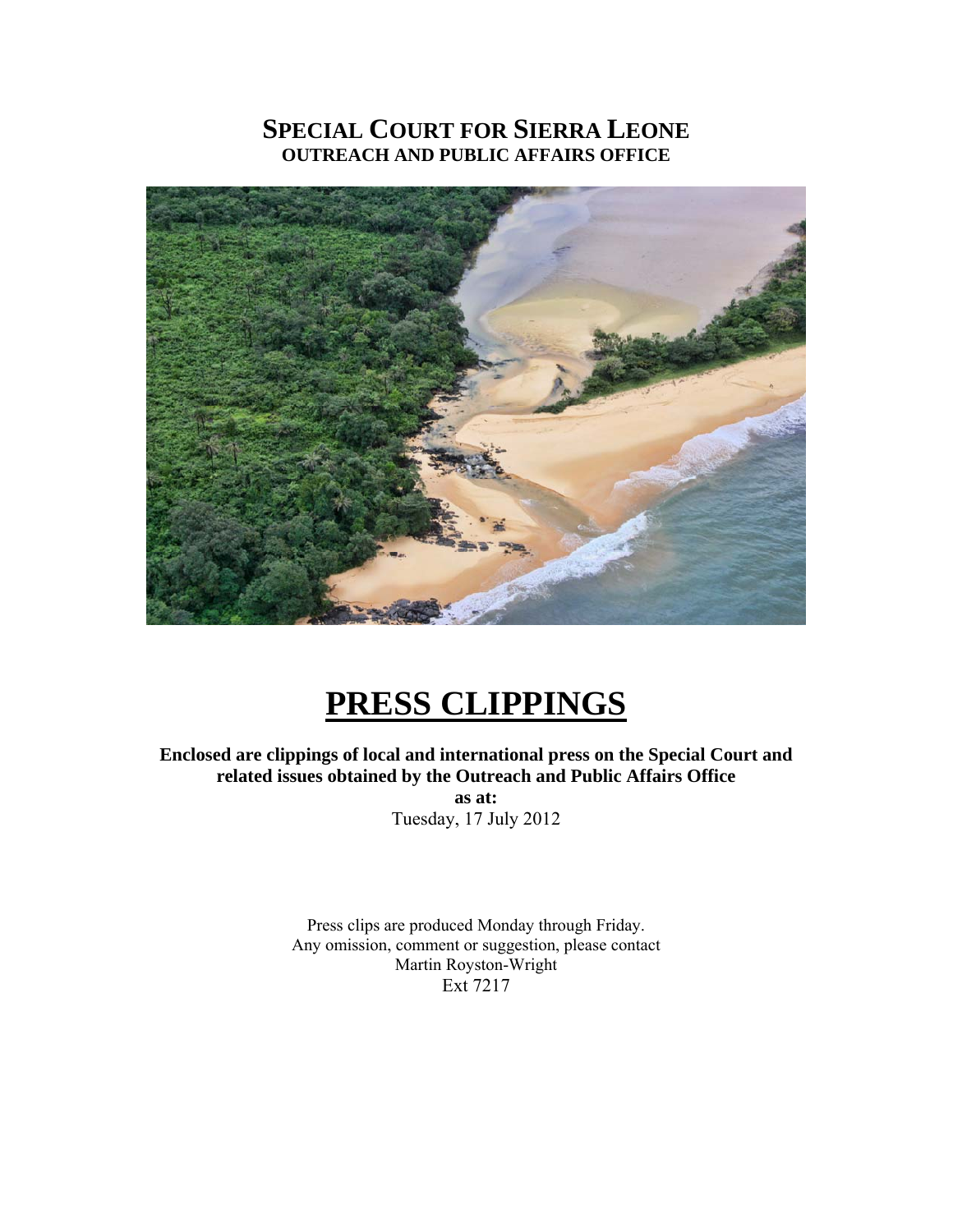| <b>International News</b>                                                  |             |
|----------------------------------------------------------------------------|-------------|
| War Crimes Court for Africa? / The New Dawn                                | Page 3      |
| The World to Celebrate International Justice Day / The Bahamas Weekly      | Pages 4-5   |
| Mladic Back in Court For Trial After Health Scare <i>Associated Press</i>  | Page 6      |
| Khmer tribunal 'a Battle Against Time': Japan Judge / Agence France Presse | Pages 7-8   |
| <b>ICC Sentences Congolese Warlord / Criminal Justice Degree Schools</b>   | Page 9      |
| What is The International Criminal Court's Legacy? / The Guardian          | Pages 10-11 |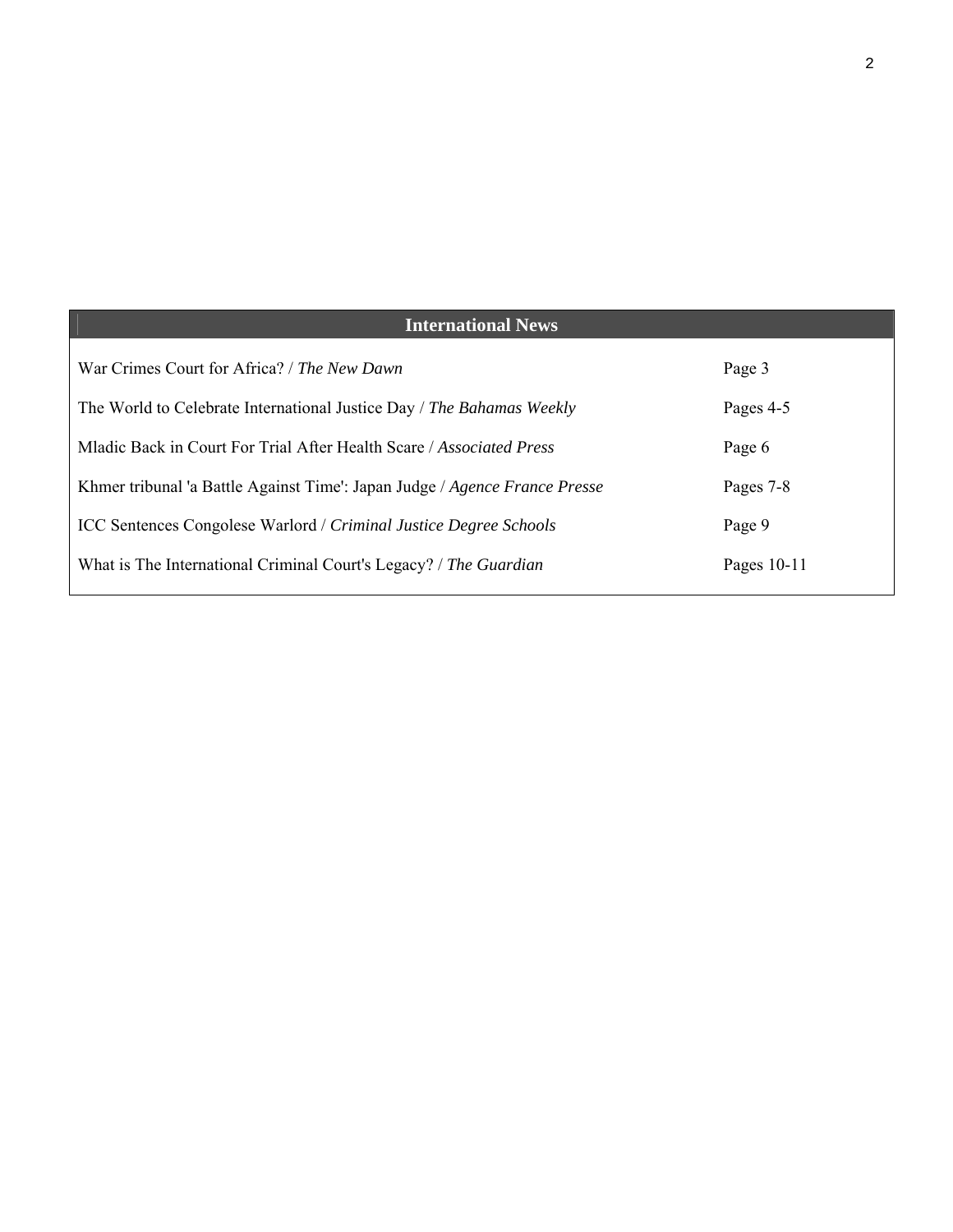#### The New Dawn (Liberia) Friday, 13 July 2012

#### **Africa: War Crimes Court for Africa?**

The African Union's Human Rights Commission seated in Banjul, The Gambia could be used as Africa's War Crimes Court in trying those accused of committing war crimes and crimes against humanity on the continent.

The Court, when established, will try those bearing the greatest responsibility of human rights violations and humanitarian human rights laws against innocent people during conflicts.

According to reports monitored on the British Broadcasting Corporation's Network Africa Program Thursday, the item on the agenda of Africa setting-up its own War Crimes Court will form part of the AU meeting. It comes ahead of Saturday, 14 July Addis Ababa, Ethiopia Summit of African heads of states and governments. It is expected to assemble the continent 54 countries.

The agenda is being prepared by the continent's foreign ministers of various countries. The reports said though the suggestion could be welcomed, the issue of implementation will be difficult when approved. There are two United Nations-backed tribunals on the continent that are trying those Africans accused of committing war crimes and crimes against humanity on their own people.

They are the Tanzania-based Arusha court which is trying those accused of committing heinous crimes during the course of the Rwandan civil war in which more than 1 million people were killed in 1994 and the Special Court for Sierra Leone which is prosecuting those who might have borne the greatest weight of that country's 10-year conflict in which thousands of people died.

The International Criminal Court (ICC) which came into being in 2002 and sitting in The Hague, Nederland has indicted several Africans for war crimes and crimes against humanity, among them President Omar El-Bashar of Sudan Republic, former presidents Hessie Habre of Chad and Laurent Gbagbo of Ivory Coast. Others are Charles Ble-Goulde of Ivory Coast, General Bosco Ntaganda of M23 (March 23rd) rebel movement in the DR Congo and others.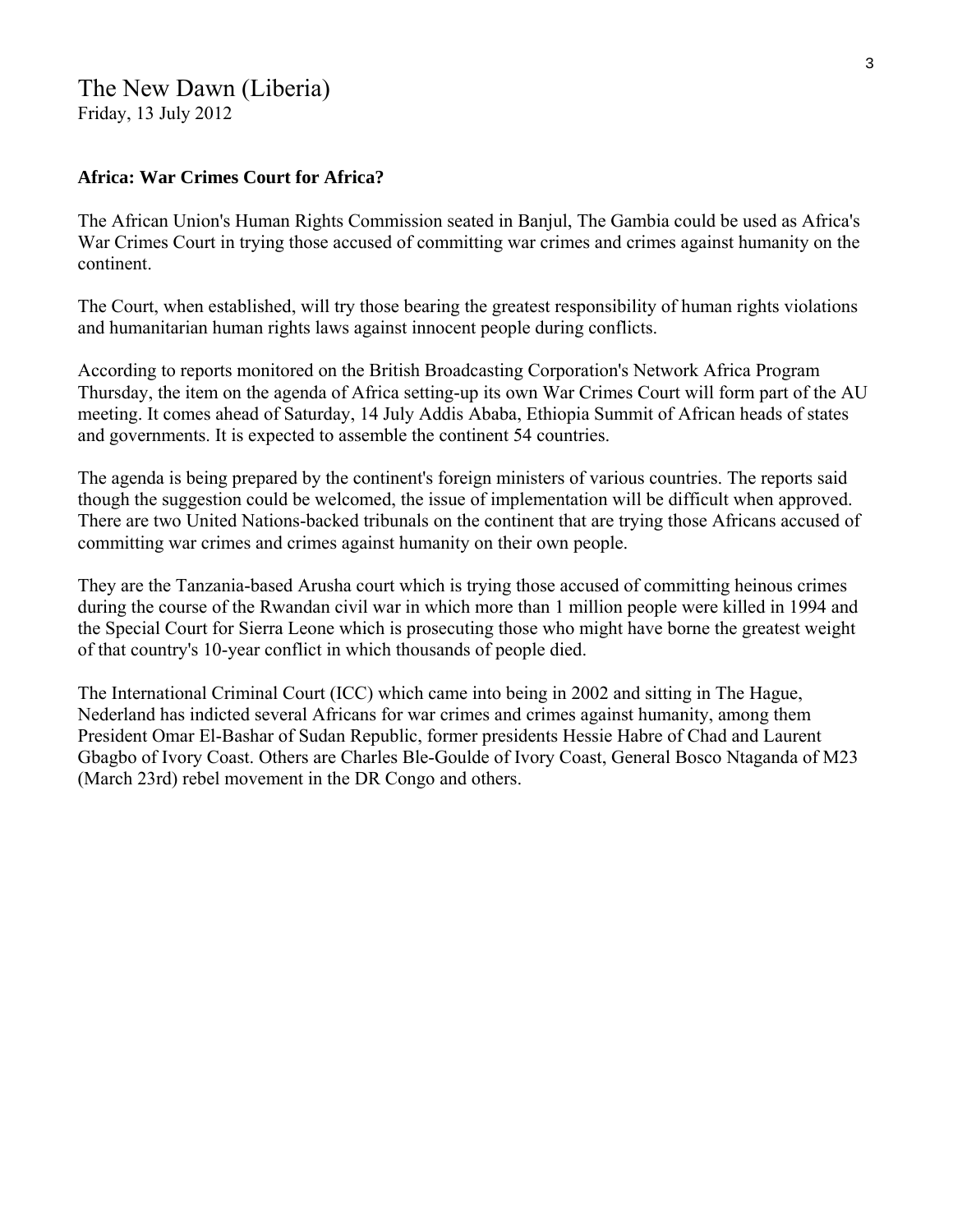The Bahamas Weekly Monday, 16 July 2012 http://www.thebahamasweekly.com

#### **The World to Celebrate International Justice Day**

By Coalition for the International Criminal Court



*Global Coalition Calls on States to Make Justice a Priority* 

New York / The Hague — On 17 July, the world will celebrate International Justice Day, a commemoration of the adoption of the Rome Statute, the founding treaty of the International Criminal Court (ICC) and a celebration of the achievements of international criminal justice. On this occasion, we call on all governments to make a firm commitment to make international justice a priority and seek to hold accountable those who are suspected of committed the gravest crimes, the Coalition for the ICC said.

"The journey from Nuremberg to 'Never Again' has proven to be extremely difficult and may still take decades to complete, but the progress of the last 14 years has been phenomenal," said William R. Pace, convenor of the Coalition for the ICC. "The tools for ending impunity exist for perhaps the first time in history; it is now a matter of galvanizing universal political will to make them fully operational."

International Justice Day is also an opportunity for the world community to celebrate the historic advances in ending impunity for the worst crimes in international law. Since 1993, around 200 trials dealing with terrible crimes committed in 12 countries have been held by six international and special tribunals. Similar trials are ongoing at the national level.

"International Justice Day is an opportunity for the world community to celebrate the historic advances in ending impunity for the worst crimes in international law as 14 years ago on this date, the Rome Statute was adopted by an overwhelming vote of 120 states," said Raj Kumar Siwakoti, secretary general of FOHRID Human Rights and Democratic Forum. "Today, 121 states have joined the Court and the number keeps growing. FOHRID is celebrating this day in solidarity with victims of crimes against humanity, genocide and war crimes."

"As people the world over celebrate International Justice Day, emphasis should be guided toward the plight of the victims of war crimes and crimes against humanity, and to the families looking for their loved ones among the dead and the living both," said Daniel Okello, programs coordinator for Lira NGO Forum in Northern Uganda. "While this day has been widely celebrated in Africa, the one concern that remains is the commitment by ICC member states to realize the actual meaning of International Justice Day, bearing in mind the obligations attached to membership in the Court."

"On the occasion of International Justice Day, it is now the chance for civil society organizations to review and renew their engagement and commitment towards the ICC through urging states to join the Court, launching training for lawyers, judges and stakeholders, and documenting the crimes against humanity committed in the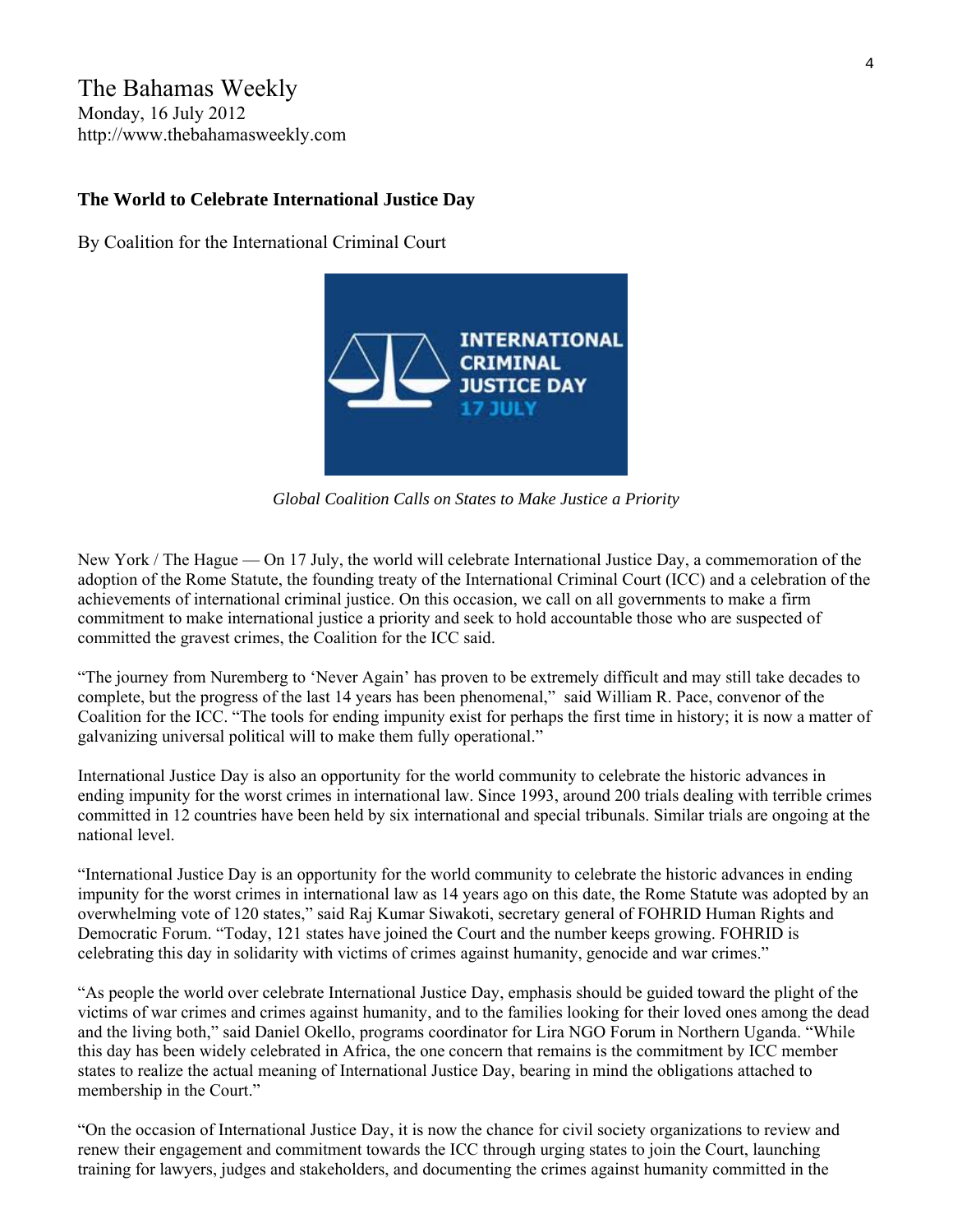region to ensure the accountability of its perpetrators," said Asem Rababa of the Adaleh Center for Human Rights Studies.

At the ICC, three trials are being conducted, investigations in six countries have been opened, and 22 public arrest warrants and at least nine summonses have been issued . Allegations of crimes committed in many other countries are also being considered by the office of the ICC Prosecutor.

This past year witnessed the Special Court for Sierra Leone convict former Liberian president Charles Taylor for aiding and abetting war crimes and crimes against humanity—the first conviction of a head of state since Nuremberg—as well as the first verdict in an ICC case, the conviction of Thomas Lubanga Dyilo for conscripting and enlisting children under the age of 15 and using them to participate in hostilities.

"The ICC is a crucial institution to advance gender justice and to provide accountability for gender-based crimes. With its first trial judgment and sentence delivered, and the ICC entering a new era under Prosecutor Bensouda, the Court is well positioned to make substantial progress for victims and survivors of the most serious crimes," said Brigid Inder, executive director of the Women's Initiatives for Gender Justice. "The ICC has come a long way in the ten years since it began its work. On this International Justice Day, the Women's Initiatives for Gender Justice, together with our 6,000 grassroots members and partners, celebrates the widespread and strong support for the ICC from governments, advocates and citizens around the world."

"I believe that the ICC represents a great chance to confront the past. Lubanga and other trials from DRC and six other countries give us hope for the future," said Dr.Günal Kurşun, spokesperson of the Turkish Coalition for the ICC. "I urge the government of the Republic of Turkey to ratify the Rome Statute as soon as possible, as promised 10 years ago," Kurşun added. "Turkey's accession to the system will be a big asset in resolving crises in countries like Syria and give us more courage to fight against impunity in our region."

"We have 121 state parties—nearly two-thirds of the world's nations—and in Turkey and 30 other countries national coalitions are working to advance their governments' ratifications. The wheels of international justice are advancing, and the places where impunity still survives are shrinking, though getting some major powers to join the Court remains a massive challenge," said Pace. "With continued support, victims of the world's most serious crimes will see justice done and have opportunities to seek redress," Pace added. "We are approaching a moment in history where even the most powerful government leaders will be held responsible if they commit ICC crimes."

Background: The ICC is the world's first permanent international court to prosecute war crimes, crimes against humanity, and genocide. Central to the Court's mandate is the principle of complementarity, which holds that the Court will only intervene if national legal systems are unwilling or unable to investigate and prosecute perpetrators of genocide, crimes against humanity and war crimes. There are currently seven investigations before the Court: the Central African Republic; Cote d'Ivoire; the Democratic Republic of the Congo; Darfur, the Sudan; Uganda; Kenya; and Libya. The ICC has publicly issued 22 arrest warrants and nine summonses to appear. The Court issued a judgment in its first trial on 14 March 2012. Two other trials are ongoing. The ICC Office of the Prosecutor has also made public that it is conducting seven preliminary examinations on four continents: Afghanistan, Colombia, Georgia, Guinea, Honduras, Republic of Korea and Nigeria.

The Coalition for the International Criminal Court is a global network of civil society organizations in 150 countries working in partnership to strengthen international cooperation with the ICC; ensure that the Court is fair, effective and independent; make justice both visible and universal; and advance stronger national laws that deliver justice to victims of war crimes, crimes against humanity and genocide. For more information, visit: www.coalitionfortheicc.org.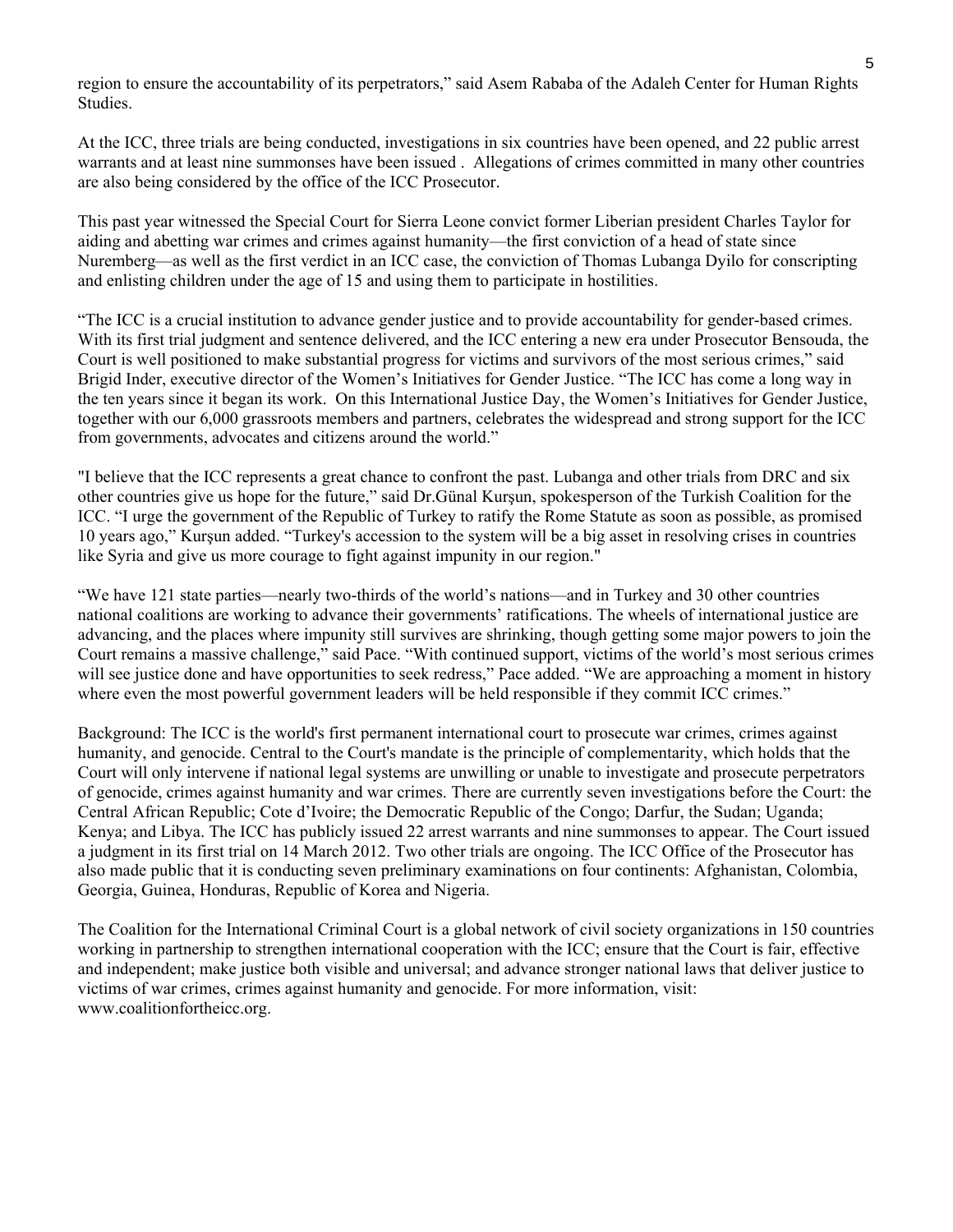#### Associated Press Monday, 16 July 2012

#### **Mladic back in court for trial after health scare**

THE HAGUE, Netherlands Former Bosnian Serb military chief Ratko Mladic is back in court for his genocide trial at the Yugoslav war crimes tribunal after recovering from a health scare that saw him rushed to the hospital last week.



*This video image made available by The International Criminal Tribunal for the former Yugoslavia, ICTY, shows former Bosnian Serb military chief Ratko Mladic in the court room in The Hague, Netherlands Monday July 9, 2012. Mladic faces 11 charges of genocide, war crimes and crimes against humanity. He denies wrongdoing.* 

The 70-year-old Mladic rose slowly from his chair in the courtroom Monday as judges entered and then polished a pair of reading glasses as his attorney, Branko Lukic, resumed the crossexamination of a witness that was interrupted last Thursday when Mladic complained of feeling ill.

Neither Lukic nor Presiding Judge Alphons Orie has sai d anything about Mladic's health.

The tribunal released a statement Friday saying tests conducted at a Hague hospital showed Mladic was fit to stand trial.

He faces 11 charges alleging he master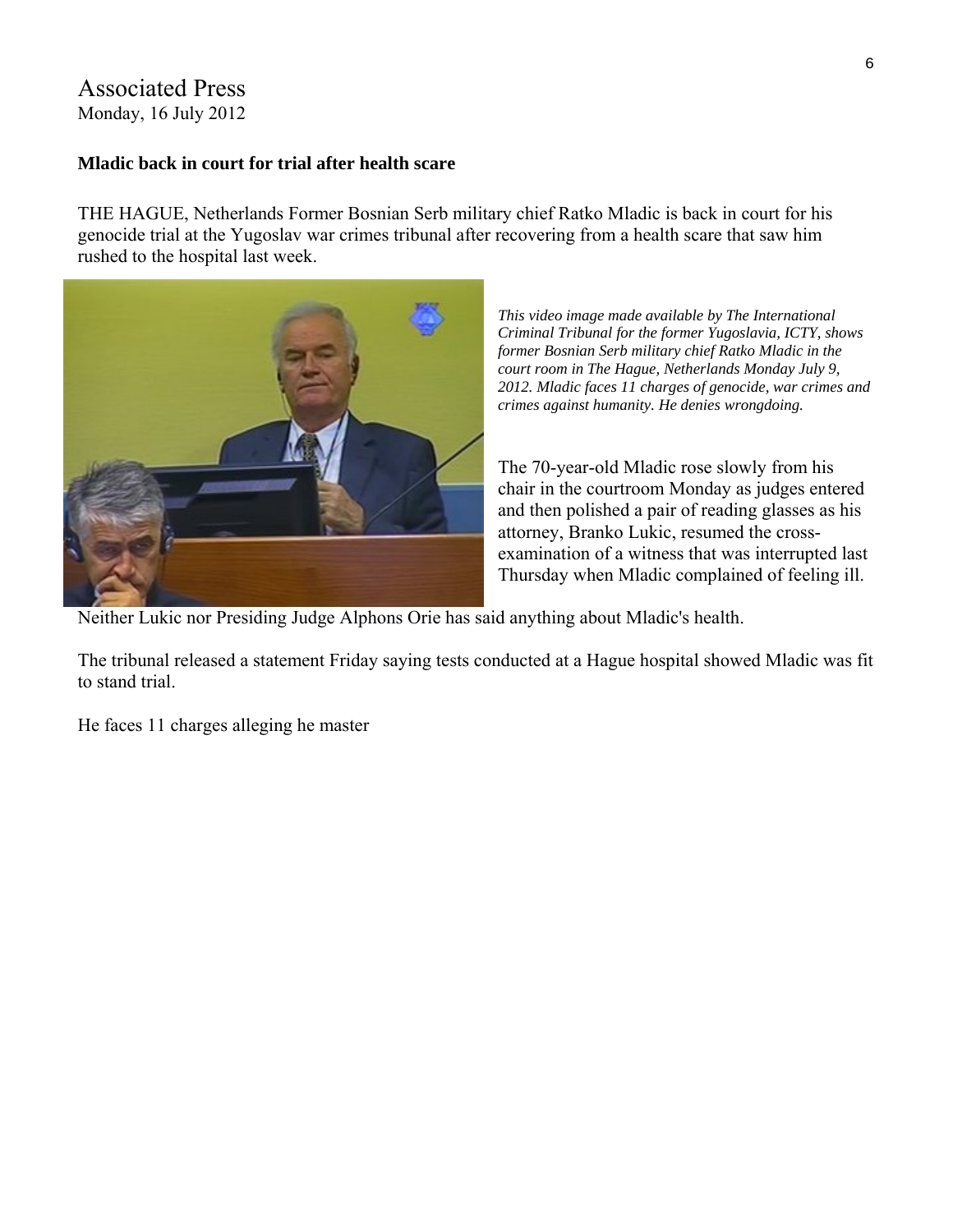#### Agence France Presse Saturday, 14 July 2012

#### **Khmer tribunal 'a battle against time': Japan judge**

By Shigemi Sato

TOKYO — Cambodia's UN-backed court on Khmer Rouge atrocities may be "a battle against time" but it is paving the way for national reconciliation, the outgoing Japanese judge in the tribunal said Thursday.

The court, set up in 2006 to seek justice for the deaths of up to two million people under the 1975-1979 hardline communist Khmer Rouge rule, has so far settled just one case.

It sentenced former prison chief Kaing Guek Eav, better known as Duch, in February to life in jail for overseeing the deaths of some 15,000 people.

"Although it has finished only one case so far, I think it has provided something that can be a prerequisite for national reconciliation," Motoo Noguchi told a news conference in Tokyo.

The 51-year-old Japanese is one of three foreign judges in the seven-member top panel in the Khmer Rouge tribunal, formally called the Extraordinary Chambers in the Courts of Cambodia (ECCC).

"Tens of thousands of people have observed the trial so far" and it has been widely reported, said Noguchi.

"People are beginning to talk in an open manner about the Khmer Rouge days with the younger generations listening," he said, adding that the Khmer Rouge was now mentioned in Cambodian school textbooks after a blackout that lasted decades.

Noguchi will formally leave his judge's post on Sunday to work as a senior official at a research institute of the Japanese justice ministry.

He admitted that the court was now proceeding with its second case at "what the people may regard as a stressfully slow speed".

"It is literally shaping up as a battle against time as the victims and the defendants are getting older," Noguchi said, attributing the delay to "technical" reasons, rather than any political interference.

The second case involves former Khmer Rouge leaders "Brother Number Two" Nuon Chea, former head of state Khieu Samphan, and ex-foreign minister Ieng Sary.

All in their 80s, they face charges of genocide, war crimes and crimes against humanity.

Ieng Sary's wife Ieng Thirith, the regime's former social affairs minister, faces the same charges but she has been ruled unfit to stand trial because she has dementia.

Top Khmer Rouge leader "Brother Number One" Pol Pot died in 1998.

Apart from the age problem, Noguchi said there was a funding bottleneck for the court amid a global economic slowdown, even as Japan remained its top donor.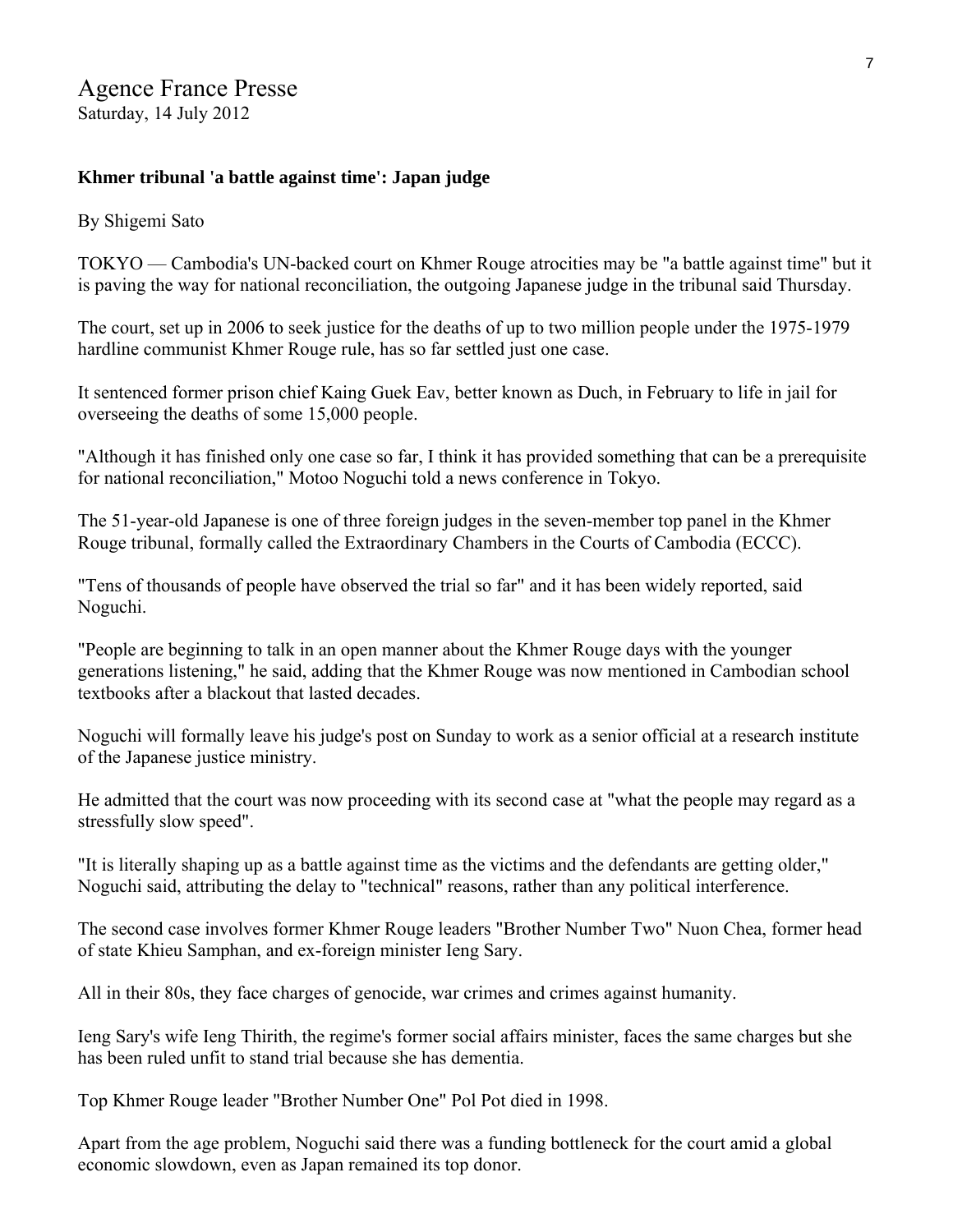"There seems to be no magical solution to it."

Noguchi said his decision to leave the post had nothing to do with the resignation of two international judges in the court in the six months to March.

They resigned over difficulties investigating two new cases involving lower-level officials due to strong opposition from the Cambodian government.

The tribunal was set up in 2006 and the second trial only started in late 2011.

"It may take a few more years for the second case to reach the appeal court," Noguchi said. "I thought it was timely to leave the post now."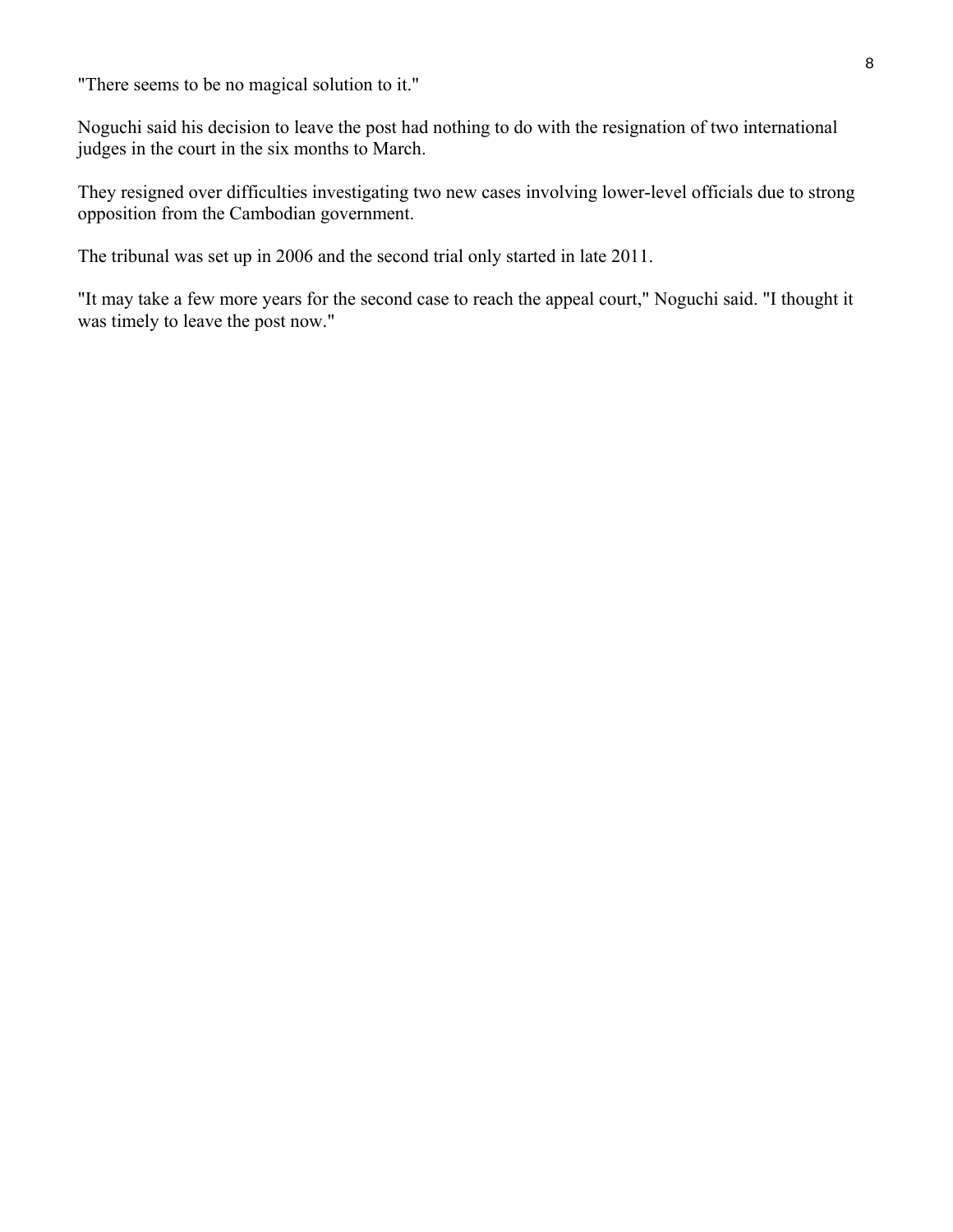## Criminal Justice Degree Schools

Tuesday, 17 July 2012

#### **ICC Sentences Congolese Warlord**

#### By Justin Davis

There's a reason why you've never heard the name Thomas Lubanga Dyilo, even if you're well-versed in the world of criminal justice.

The International Criminal Court (ICC) recently found Lubanga guilty of abducting children, many under the age of 15, and enlisting them in his army to fight in a war in the Democratic Republic of Congo (DRC) between 2002 and 2003. The court sentenced Lubanga to 14 years in jail, reduced by six years for the time he spent incarcerated and awaiting trial in the DRC.

Some are calling it a landmark moment in the 10-year history of the ICC, while others are calling it a costly and time-consuming jurisdictional quagmire. Critics say that a court that takes six years to try, convict and sentence one criminal (who many argue was obviously guilty), and only sentence him to 14 years in prison for abducting children and sending them out to be slaughtered is an insult to justice rather than a milestone.

Similar conclusions were drawn about the ICC's performance in the trial and sentencing of Charles Taylor, the former president of Liberia. Taylor was given 50 years for his role in facilitating atrocities committed during Sierra Leone's civil war in the 1990s. These atrocities included mass rape, executions, amputations and eyewitness testimony of Taylor eating a human heart with others in a secret bonding ritual.

It would seem that deplorable acts like these would draw swift and thorough justice, but the ICC is too bound by complicated matters of foreign policy, diplomacy and statesmanship to act with any real authority. It is no accident that the ICC wades only reluctantly into matters of African civil war, while completely ignoring similar atrocities taking place in other regions that are even more politically contested than Africa.

At its heart, criminal justice requires that all parties involved agree to be subjected to applicable laws and authority, and many say the ICC – isolated in The Hague in the Netherlands – is too far removed from state-level action to be effective in the actual service of justice.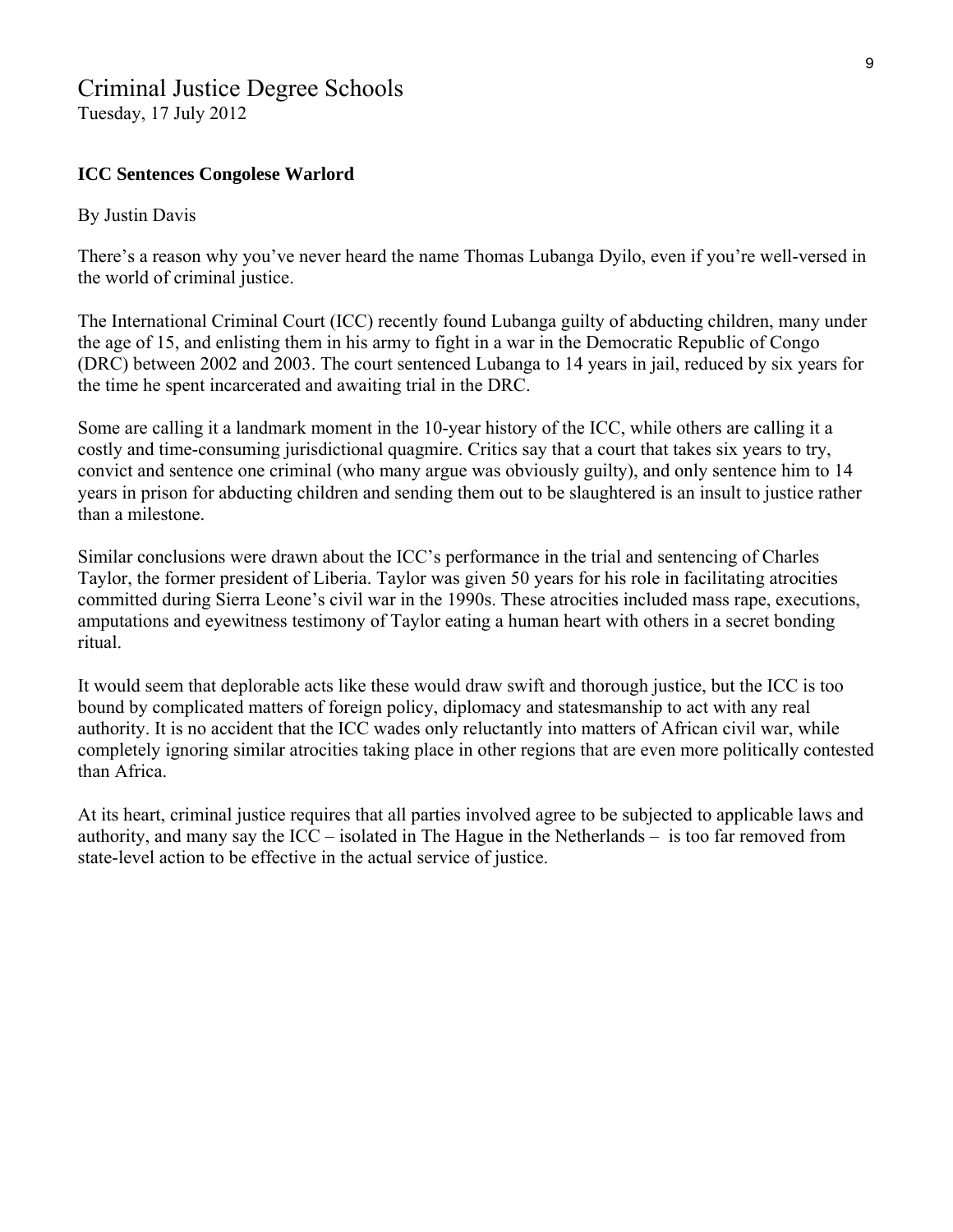### The Guardian Monday, 16 July 2012

#### **What is the international criminal court's legacy?**

#### *The question must not be avoided. The ICC must act on its obligations around the concept of complementarity*

This international justice day marks several prominent events. The international criminal court (ICC) has now completed its first decade of operations. Last month, the new prosecutor commenced her nine year term. Last week, the court delivered its first sentencing judgment. At this juncture, there is much cause for retrospection to uncover lessons learned and best practices. But the big question yet to be addressed by the court is: what is the impact of these efforts, or in other words, what is the ICC's legacy?



*The ICC has now completed its first decade of operations. What is the impact of these efforts? Photograph: Robin Utrecht/EPA* 

Legacy is a concept that has been applied to previous international tribunals. Its exact definition is debated but generally it encompasses the notion that an international court ought to have a lasting impact beyond the litigation of specific

atrocity cases. Beyond this generalisation, there are two contrasting visions of what legacy means.

The more conservative definition limits legacy activities of international tribunals to strengthening the rule of law in communities recovering from conflict. This narrower concept of legacy emphasises enhancing national capacity to conduct domestic trials, in part by using international trials as a "demonstration" of model prosecutions. This approach prioritises activities such as knowledgetransfer between international and national staff, training and facilitating legal reform, and is typically supported by those financing international institutions, such as the United Nations and national governments.

A broader approach to legacy tends to place greater demands on international justice in facilitating the path towards peace. This sentiment is reflected in the preamble to the Rome statue which specifically recognises that accountability and stability are inexorably intertwined insofar as "grave crimes threaten the peace, security and well-being of the world". Other tribunals established prior to the ICC, such as the UN tribunal investigating the Rwandan genocide, were established under the expectation that prosecutions would "contribute to the process of national reconciliation". This more ambitious approach is generally pushed by civil society to advance initiatives outside the courtroom, such as the construction of the Peace Museum documenting the civil war in Sierra Leone.

As yet, there has been little discussion of the extent to which these different concepts of legacy should apply to the ICC. This is an unfortunate example of not learning from past mistakes. Prior international tribunals were also late to consider the broader impact of their efforts – including those for the former Yugoslavia, Rwanda and for Sierra Leone – and only seriously began addressing the issue of legacy once they were required to define their strategies for the completion of their mandates.